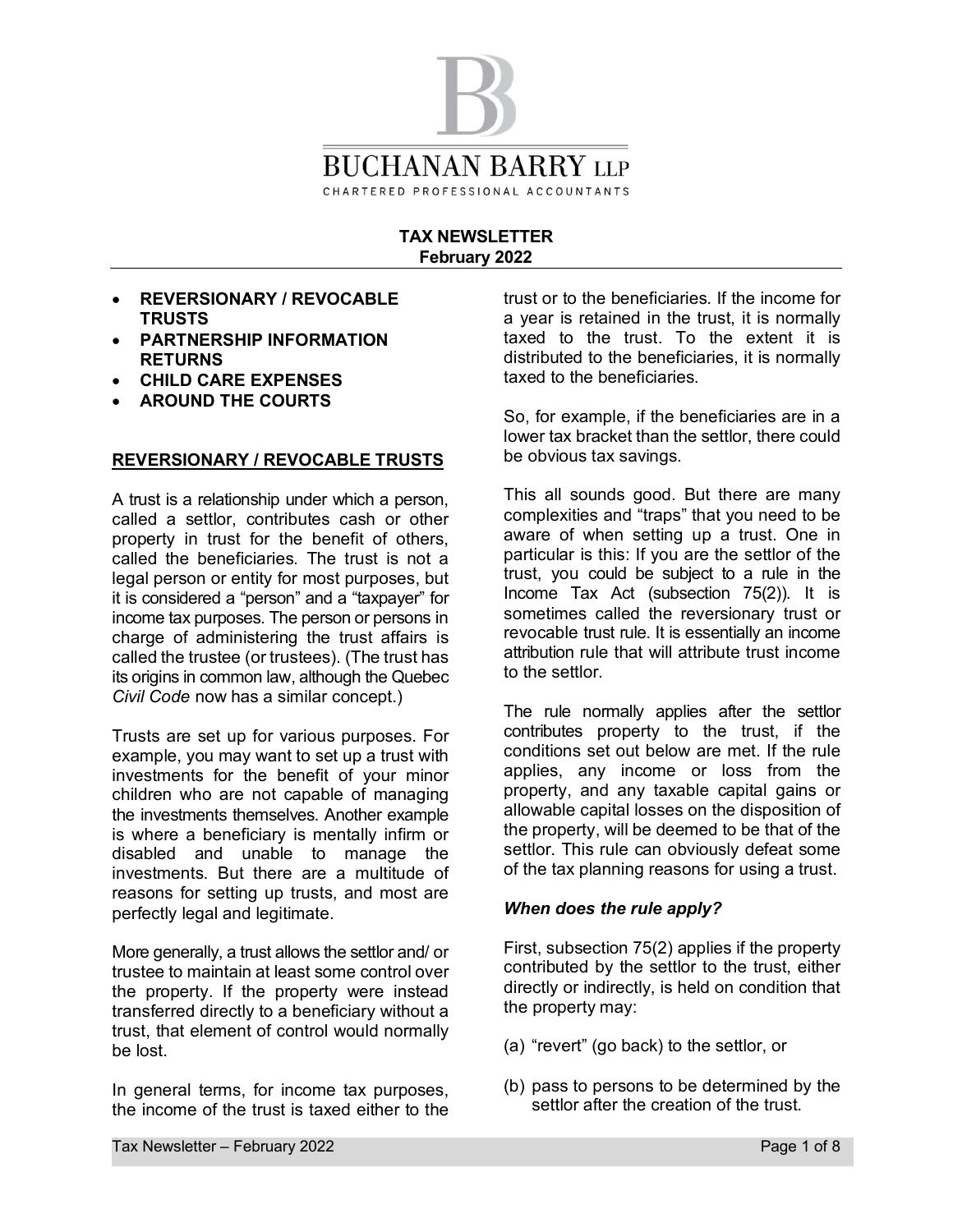

The above rule also applies to "substituted property". For example, it can apply if the original property contributed by the settlor is sold by the trust and the proceeds are used to acquire another property that falls under the above conditions.

Second, the subsection 75(2) rule can apply if the property cannot be disposed of except with the settlor's consent or in accordance with their direction

### *Scenarios where the rule could apply*

This is where it gets tricky.

The rule is quite broad. It can apply in the following circumstances if you are the settlor of the trust:

- · You are a capital beneficiary of the trust, meaning that the property may eventually go to you as beneficiary. This does not mean that you cannot be a beneficiary. You just have to make sure that the trust terms cannot result in you getting the property. You can receive only *income* from the trust.
- After the trust is created, you have the authority to determine who gets the property.
- · You are the sole trustee of the trust, since in this case you may be able to determine who gets the property or the property might not be disposed of without your consent or direction.
- · For similar reasons as above, there are multiple trustees including you, but you have veto power over trustee decisions.

• There are multiple trustees including you, but the majority of trustee decisions must include you as part of that majority.

### *Exceptions to the rule*

Obviously, the rule does not apply if the subsection 75(2) conditions described above are not met.

In addition, the rule does not apply in any of the following situations:

- · To cash or other property that you lend to the trust, as long as it is a "*bona fide*" loan.
- · If you cease to be resident in Canada.
- · After your death.
- · To most deferred income plans that are trusts, such as registered retirement savings plans, tax-free savings accounts, and registered education savings plans, among others.
- · If you are only an income beneficiary and therefore cannot receive the property / capital from the trust.
- · If you are a trustee, but there are multiple trustees and you do not have ultimate control or veto power as discussed above. For this reason, personal or family trusts usually have two or more trustees, unless the sole trustee is someone other than the settlor.
- · If you could receive the property from the trust only if it ceases to be a valid trust in law and therefore must be terminated.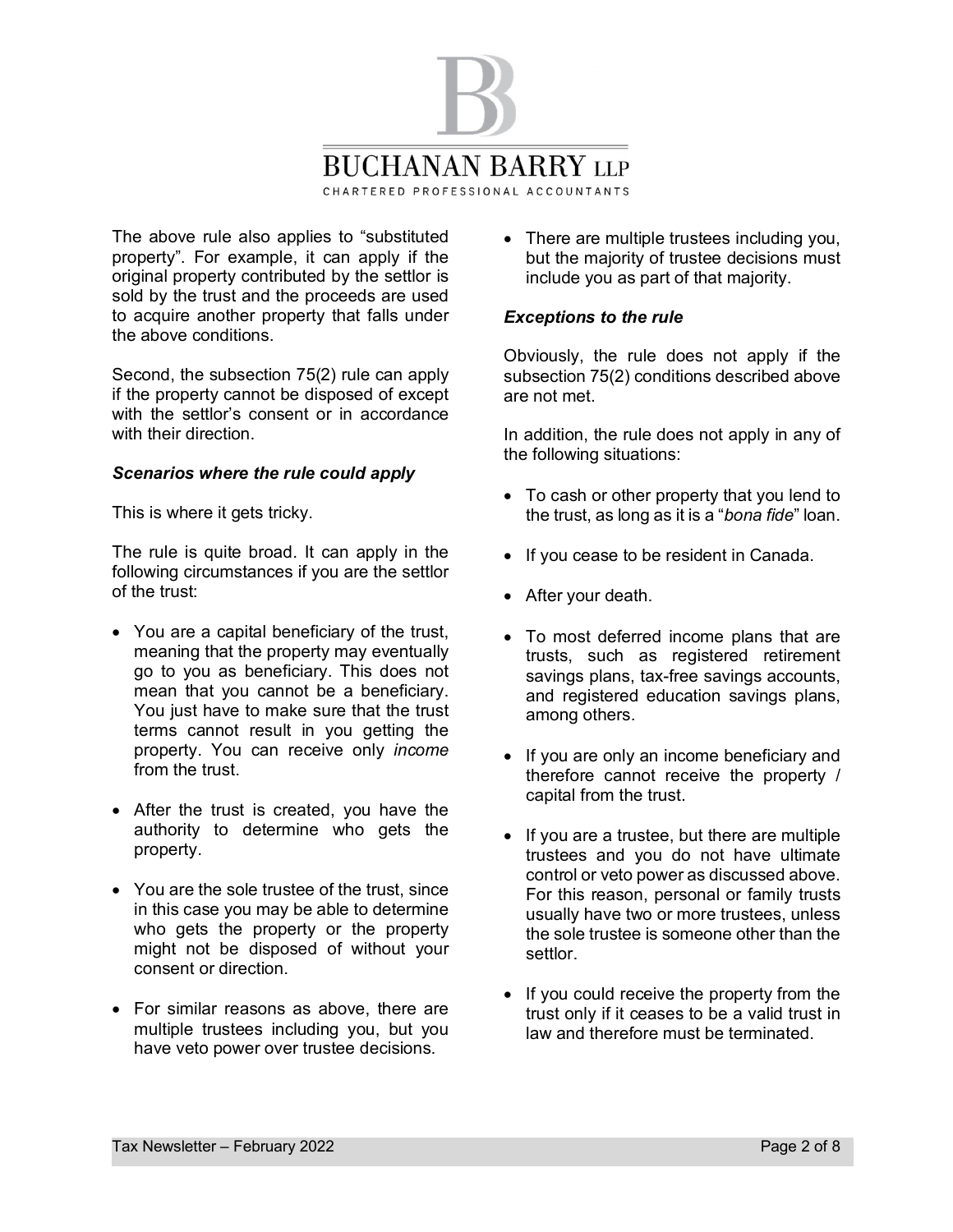

#### *Another problem: Potential Tax on Distribution of Property*

In most cases, when trust property is distributed to a capital beneficiary, this occurs on a tax-free "rollover" basis. That is, the trust is deemed to dispose of the property at its tax cost, and the beneficiary picks up the same tax cost of the property.

Unfortunately, this rule does not always apply. It may not apply if the subsection 75(2) rule discussed above *ever* applied to property of the trust.

In such case, if trust property is distributed to a beneficiary *other than* the settlor or their spouse or common-law partner while the settlor is alive, the rollover will not apply and the trust will have a deemed disposition for fair market value proceeds. This may generate ordinary income or capital gains (or losses). However, if the settlor has died, the rollover can apply for distributions to other beneficiaries.

This non-rollover treatment is quite harsh, as it can apply if *any* property is distributed to a beneficiary of the trust, even if it is not the property that the settlor contributed to the trust. In other words, if subsection 75(2) ever applied to the trust, any property distributed to a beneficiary will be at fair market value proceeds, unless one of the exceptions noted above applies.

# **PARTNERSHIP INFORMATION RETURNS**

A partnership is not a taxpayer and is not required to file a regular income tax return. Instead, the partners report their shares of the income or loss of the partnership on their income tax returns.

However, in some cases the partnership must file an *information* return. The Income Tax Regulations require a Canadian partnership (all partners resident in Canada) for a fiscal period or a partnership that carries on business in Canada in a fiscal period to file the prescribed information return for that fiscal period.

Fortunately, the Canada Revenue Agency (CRA) provides some exemptions from the filing requirement.

Filing is not required by a farm partnership made up of only individual (non-corporate) partners. (This rule technically applies only to 2020 and earlier tax years, but the CRA has extended the rule by announcement every year and is expected to announce early in 2022 that the same rule applies to the 2021 tax year.)

Filing is not required if all partners are Status Indians, and the partnership earns all its income at a permanent establishment on a reserve.

More generally, for other partnerships, filing is only required for a fiscal period where:

- · at the end of the fiscal period, the partnership has an "absolute value" of revenues *plus* expenses of more than \$2 million, or has more than \$5 million in assets; or
- at any time during the fiscal period:
	- $\circ$  the partnership is a tiered partnership (has another partnership as a partner or is itself a partner in another partnership); or
	- o the partnership has a corporation or a trust as a partner; or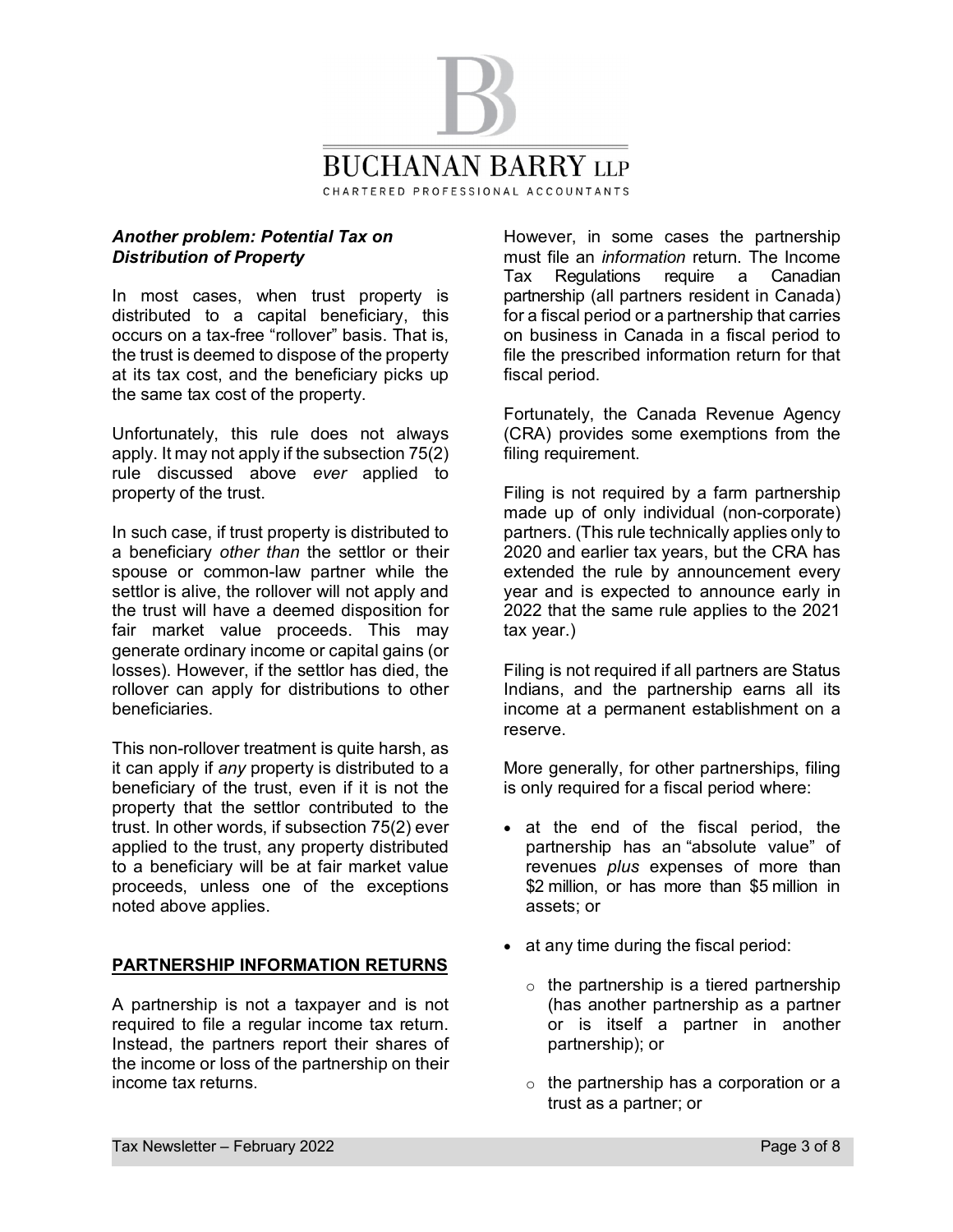

- o the partnership invested in flowthrough shares of a principal-business corporation that incurred Canadian resource expenses and renounced those expenses to the partnership; or
- o the CRA requests in writing that the return is required.

Basically, this means that a partnership with only individual partners that does not exceed the absolute values described above does **not** have to file the information return (subject to the CRA requesting the return).

In terms of the absolute value requirement, the CRA notes:

"The absolute value of a number refers to the numerical value of the number without regard to its positive or negative sign. To determine if a partnership exceeds the \$2 million threshold, add total worldwide expenses to total worldwide revenues rather than subtract expenses from revenues as you would to determine net income.

The cost figure of all assets worldwide, both tangible and intangible, without taking into account the depreciated amount should be used to determine whether a partnership meets the criterion of more than \$5 million in assets."

It is therefore important to remember that the absolute value calculation means adding the revenues and the losses for the fiscal period, not taking the revenues net of the expenses. For example, if a partnership has \$1.2 million in revenues and \$900,000 in expenses, then absolute value is \$2.1 million and the partnership will be required to file the return.

# *Information required*

If the partnership is required to file the return for a fiscal period, the reported information includes:

- · the income or loss of the partnership for the fiscal period;
- each partner's name, address, and business number, Social Insurance Number or trust account number, as the case may be;
- · each partner's share of the income or loss of the partnership for the fiscal period;
- · each partner's share of a deduction, credit or other amount in respect of the partnership that is relevant in determining the partner's income, taxable income, tax payable or other amount under the Income Tax Act; and
- · certain prescribed information if the partnership has made an expenditure in respect of scientific research and experimental development in the fiscal period.

### *When to file the return*

If all the partners are all corporations, the return is due within five months after the end of the fiscal period.

If all the partners are individuals (which includes trusts), the return is due by March 31 of the calendar year following the calendar year in which the fiscal period ends.

In any other case (for example, some partners are individuals, and some are corporations), the return is due by the earlier of five months after the end of the fiscal period and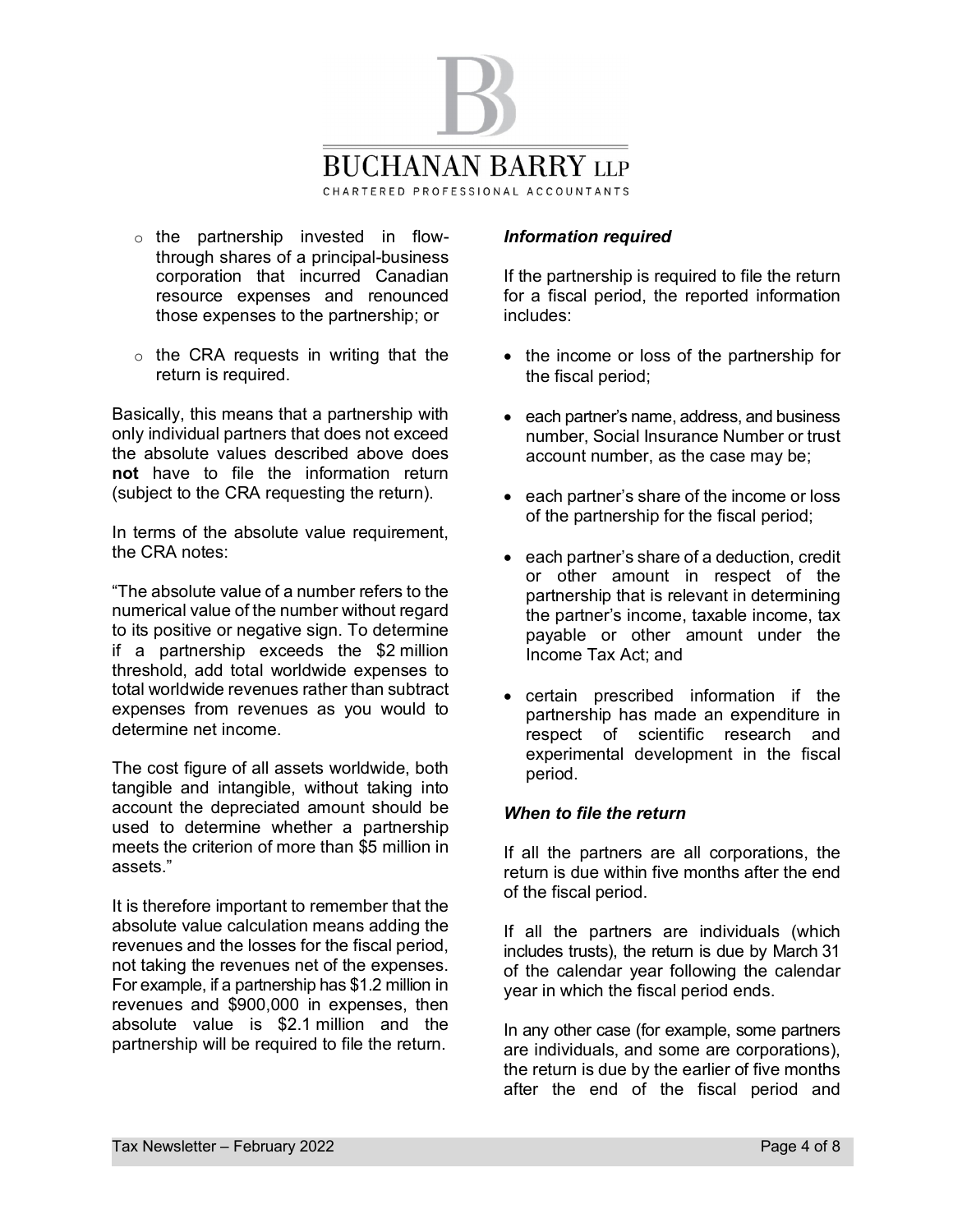

March 31 of the calendar year following the calendar year in which the fiscal period ends.

### *Who needs to file the return*

Although each partner is responsible for the filing, any one partner can file the return on behalf of all the partners. As the CRA notes: "Once a partner files a return, we consider all partners to have filed it."

### **CHILD CARE EXPENSES**

Child care expenses are normally deductible for income tax purposes. However, as discussed below, there are some significant restrictions.

#### *Eligible child care expenses*

Child care expenses eligible for the deduction include costs for a nanny, day care, and babysitting. They also include costs paid for a boarding school or camp for child care services, although as discussed below, the amount of these latter costs that can be claimed is limited.

Generally, the expenses must be incurred for the purpose of enabling you or your spouse or common-law partner to carry on employment or a business, or to attend secondary or postsecondary school. (For the remainder of this discussion, "spouse" includes a common-law partner.) For the 2020 and 2021 taxation years, due to the COVID-19 pandemic, if you received federal employment insurance benefits or Québec parental employment insurance benefits or certain similar benefits, the expenses may still qualify if you did not meet this purpose test.

The person or entity providing the child care services normally must be resident in

Canada. There are a couple of exceptions to this rule. The first exception is if you are physically residing in another country but remain resident in Canada for tax purposes. The other exception applies if you live near the border of Canada and the US, basically if the US child care provider is closer to your residence than a care provider in Canada.

You must obtain a receipt issued by the child care provider, and if they are an individual, you must obtain their social insurance number if they are resident in Canada.

#### *Eligible child*

Your child or your spouse's child is an eligible child for a taxation year if they are under 16 years of age at anytime during the year, or dependent upon you or your spouse and have a mental or physical infirmity.

#### *Calculation of deductible amount*

The general limitation for a year is the lesser of the following:

- 1) The child care expenses paid in the year;
- 2) The total of the "annual child care expense amounts" for all your children (see below); and
- 3) Two-thirds of your "earned income" for the year.

For item 1), child care expenses paid means your actual expenses paid, subject to a deeming rule that limits your claim for fees paid for attendance at a boarding school or camp. For such fees, regardless of what you actually paid, the allowable amount of the child care expense is limited to: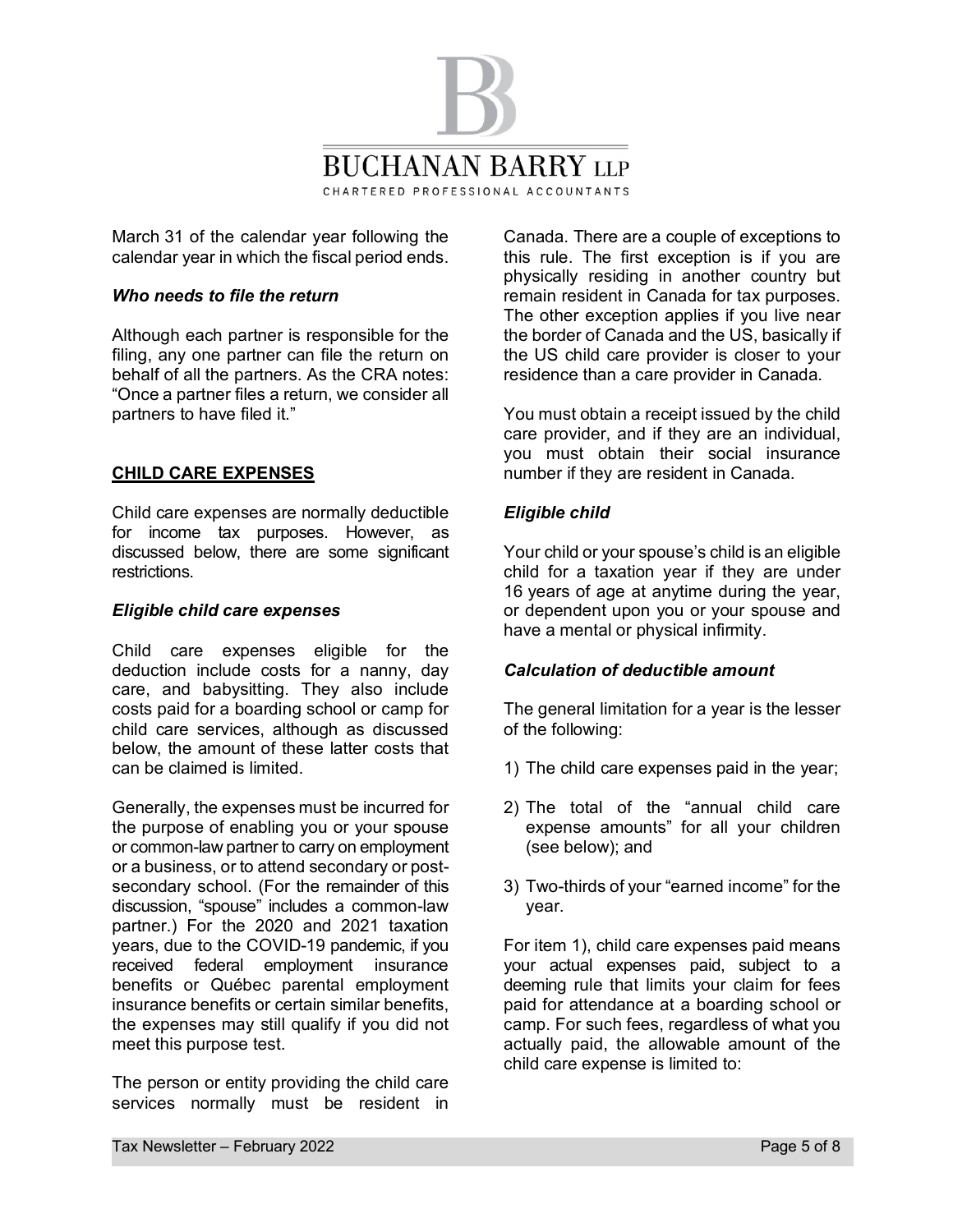

- · \$275 per week of attendance if the child is disabled and eligible for the disability tax credit, and otherwise;
- · \$200 per week if the child is under 7 years old at the end of the year; and
- \$125 per week for any other eligible child.

For item 2), the annual child care expense amount is

- · \$11,000 if the child is disabled and eligible for the disability tax credit;
- · \$8,000 if the child is under 7 years old at the end of the year; and
- · \$5,000 for any other eligible child.

Note that these annual amounts apply based on the *number of children you have*, even if you are not paying any child care expenses for one or more of the children. For example, if you have a 15-year-old for whom you pay no such expenses, that child still gives you \$5,000 of "room", which you might be spending on a younger child.

For item 3), your earned income includes income from employment or a business, and disability pension under the Canada Pension Plan or Quebec Pension Plan (plus a couple of other miscellaneous items). It does not include passive forms of income like interest, dividends, or capital gains. For the 2020 and 2021 years, because of the Covid-19 pandemic, earned income also includes federal employment insurance and Québec parental employment insurance.

#### *Example*

I am a single parent with two healthy children aged 5 and 12. My earned income for the year is \$90,000. In the year I incur \$18,000 in daycare and babysitting expenses. I also sent my 12-year-old to an overnight camp for two weeks, which cost me \$3,000.

My deductible amount is the lesser of:

- 1) \$18,000 + (\$125 x 2) = \$18,250 (the deeming rule for the camp means only \$125 per week is allowed for that);
- 2) \$8,000 + \$5,000 = \$13,000; or
- 3)  $2/3 \times $90,000 = $60,000$ .

I can deduct only \$13,000, even though I incurred more than that in child care expenses. Because of the limitations, many parents end up in this situation.

# *Further restriction if married or commonlaw*

This is where it gets even more restrictive because the general rule is that only the lower-income spouse can claim the deduction. This rule results in a lower deduction because of the "earned income" limitation. As an extreme example, if the higher income spouse has \$90,000 earned income but the lower income spouse has no earned income, there is no deduction  $(2/3 \times $0)$  is  $$0)$ .

However, in some cases the higher income spouse can claim a limited deduction. This will be the case if during the year the lower income spouse was either:

- · Attending secondary or post-secondary school;
- · Incapable of caring for the children because of a mental or physical infirmity and being confined for at least 2 weeks in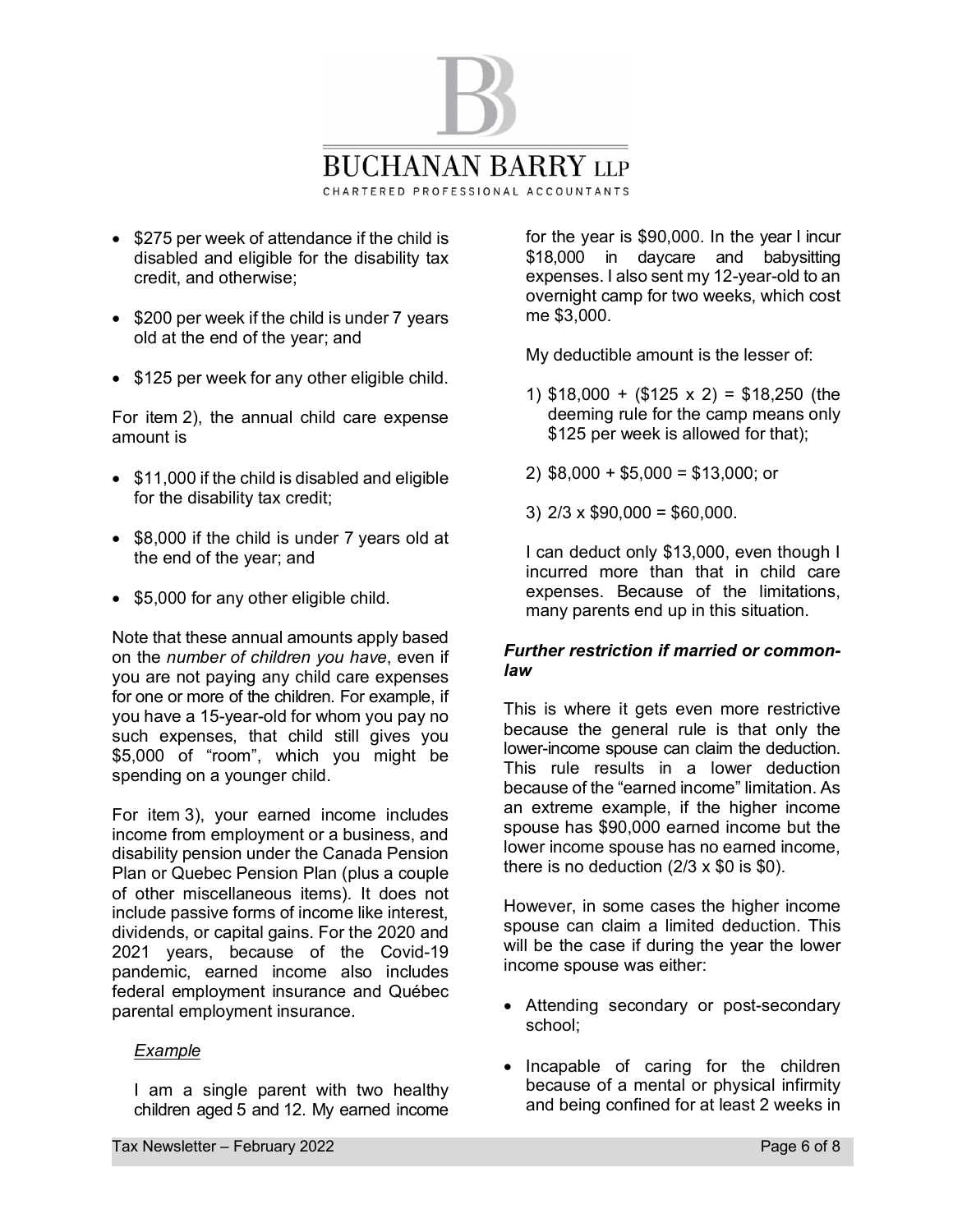

the year to a bed, wheelchair or as a patient in a hospital; or likely to be for a long, continuous and indefinite period, incapable of caring for children, because of their mental or physical infirmity; or

· In prison for at least 2 weeks in the year.

In any of the above situations, the higherincome spouse can claim a deduction based on the general formula above.

The lower-income spouse may claim a deduction under the general formula, net of whatever the higher income spouse can deduct.

### *Example*

My earned income for the year is \$60,000.

My spouse's earned income for the year is \$90,000.

We incurred \$20,000 of otherwise eligible child care expenses. We have two healthy children, aged 5 and 12.

During the year, I attended university fulltime for 12 weeks.

My spouse, the higher-income earner, can deduct the lesser of the following:

- 1) \$20,000 eligible child care expenses;
- 2) \$8,000 + \$5,000 = \$13,000;
- 3) 2/3 x \$90,000 earned income = \$60,000; or
- 4) (\$200 + \$125) x 12 weeks = \$3,900.

I would then use the general formula to calculate my deduction, which would be net of the \$3,900 allowed to my spouse.

# **AROUND THE COURTS**

### *Allocation of partnership profits found to be unreasonable*

As mentioned earlier, a partnership is not a taxpayer for income tax purposes. Instead, the partners are taxed on their respective shares of the partnership income.

In most cases, the partners can agree to their allocation of income in their partnership agreement, and the CRA will respect that allocation.

However, a special rule under the Income Tax Act can apply if the partners do not deal at arm's length – usually meaning that they are related. If their allocation of partnership income is not reasonable based on the amount of their capital contributed to the partnership and their work performed for the partnership, or any other factor that is relevant, the allocation can be changed to whatever a reasonable allocation is in the circumstances.

This rule came into play in the *Aquilini* case. The taxpayers set up a partnership that carried on a business and had certain investments. They also set up four family trusts that were partners in the partnership. The taxpayers were the other partners. The family trusts contributed only 0.0006% of the total capital contributed to the partnership, but under the partnership agreement they were allocated 99% of the partnership income.